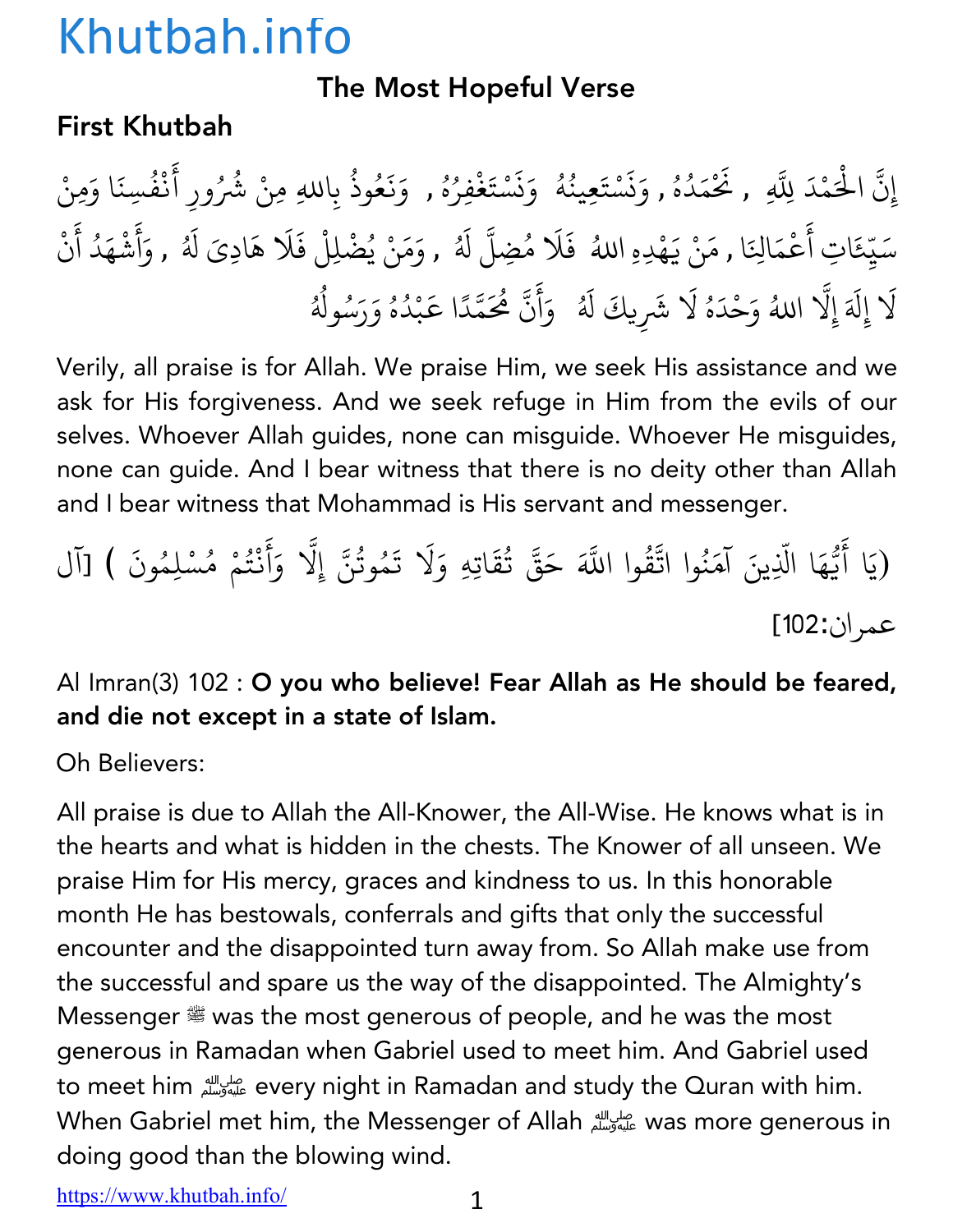Be conscious of Allah the Most High and obey Him. And fill the days and nights with obedience of Him. And occupy yourselves with remembering Him, expressing gratitude to Him and worshipping Him in the best manner. For you will receive the best of nights. The preferred night of Laylatul Qadr (night of decree) that is better than 1000 months. Do not get tired of supplicating. And do not get bored of the Quran. And do not slowdown in performing acts of worship. And do not despair of His mercy. For in only a few nights the accepted will attain a great reward and those granted mercy will be joyful of this great bestowal. So show Allah Almighty good from yourselves and you will receive good. Allah the Exalted said:

أ ់<br>រ مَّنْ هُوَ قَانِتٌ آنَاءَ اللَّيْلِ سَاجِدًا وَقَايِمًا يَحْذَرُ الْآخِرَةَ وَيَرْجُو رَحْمَةَ رَبِّهِ قُلْ هَلْ يَسْتَوِي الَّذِينَ **:** ∫<br>≀ ֧֧֦֖֖֖֖֖֖֖֧֖֖֧֪֪֪֪֪֪֦֧֦֧֧֧֧֚֚֚֚֚֚֚֚֚֚֚֚֚֝֝֬֝֝֝֬֝֟֓֓֝֬֜֬֓֜֜֜֬ .<br>.<br>. **│** ैं।<br>। ्<br>। **∶** َ **∶** ُ **│** ֧֦֧֦֧֦֧<u>֘</u> ُ ْ **∶** ֧֦֧֖֚֚֝֟֓֕֝֬ **∶** ت<br>يَعْلَمُونَ وَالَّذِينَ لاَ يَعْلَمُونَ إِنَّمَا يَتَذَكَّرُ أُولُو الْأَ **ृ** ؚ<br>ׇׇ֧֡֡֟<u>֚</u> **∶** ֧֧֦֧֦֧֦֧֦֖֖֚֚֚֚֝֝֝֬<br>֧֚֚֚֝ **∶** ؚ<br>ׇׇׇ֧֧֡֟֟<u>֚</u> **∶ :** ्<br>। ै।<br>। ֦֦֧֦֧֦֧֦֧֦֧ׅ֧֦֧ׅ֧ׅ֧ׅ֧֦֧֧ׅ֧֧ׅ֧ׅ֧֧֚֚֚֚֡֝֝֜֓֜֓֜֓֜֓֜֜֓֜֜֓֜֓֜֜<br>֧֧ׅ֧֧֪֧֪֖֧֛֪֛֚֚֚֚֝֜֜֓֝֬֝֝֜ ُ لْبَابِ-الزمر: 9

Az Zumar (39) 9: Is one who is devoutly obedient during periods of the night, prostrating and standing [in prayer], fearing the Hereafter and hoping for the mercy of his Lord, [like one who does not]? Say, "Are those who know equal to those who do not know?" Only they will remember [who are] people of understanding.

These are nights of hoping and reciting the Quran. And it is a Book of hope & fear, encouragement & admonition and promising & warning. And in some of its verses there is hope that dispels fear, removes sadness, anchors the heart and sheds the tears. So that we know that Allah Almighty is Pardoning, Forgiving and Most Merciful.

And from among the verses that is said to be the most hopeful verse is:

e verses anaris sana to se ano most noperar verse is.<br>قُلْ يَا عِبَادِيَ الَّذِينَ أَسْرَفُوا عَلَى أَنْفُسِهِمْ لَا تَقْنَطُوا مِنْ رَحْمَةِ اللَّهِ إِنَّ ُ ֧֧֧֧֧֧ׅ֧֧֧֧֧֧֧֧֧ׅ֧֧֧֧֧֧֧֧֧֧֧֧֧֧֧֚֝֟֟֓֝֟֟֓֝֬֝֟֓֝֬֝֟֓֝֬֝֟֓֝֬֝֬֝֟֓֝֬֝֟֓֝֬֝֟֓֝֬֟֜֜<br>֧֧֧֧֧֧֧֚֝֜֝֬ ا<br>: ْ ُ  $\ddot{\phantom{a}}$ *CONTRACTOR COMMUNICATION* ُ ֧֧֦֖֖֖֖֖֖֖֧֖֧֪֪֪֪֪֪֦֧֧֧֧֧֦֧֧֧֚֚֚֚֚֚֚֚֚֚֚֚֚֝֝֬֝֝֝֬֝֟֓֝֬֓֝֬֓֝֬֜֜֝֬֜֜ ֧֧֧֧֦֧֧֦֧֧֧֧֧֝֟֟֓֝֟֟֓֝֟֓֝֟֓֝֬֝֟֓֝֬֟֓֝֬֝֬֟֓֜֜֜֜<br>֧֪֪֧֧֧֪֖֧֪֪֪֪֪֪֪֪֪֪֪֪֪֪֪֪֪֪֪֪֪֪֪֪֪֪֚֝֝֝֟֝֟֝֬֝֟ ्<br>द اللَّهَ يَغْفِرُ الذُّنُوبَ جَمِيعًا **∶** <u>:</u> ُ ًإِنَّهُ هُوَ الْغَفُورُ الرَّحِيمُ-الزُّمَرِ:53 **:** ُ المسلم<br>المسلمات *CONTRACTOR COMMUNICATION*  $\overline{\phantom{a}}$ ُ ُ ֧֧֚֝֟֟֓֝֟֟֓֝֬<br>֧֚֝֟֩֝֬֝֟֟֬<br>֧֖֖֚֚֚֝֟֩֝֟֬<u>֚</u> ُ<u>:</u>

Az Zumar (39) 53: Say, "O My servants who have transgressed against themselves [by sinning], do not despair of the mercy of Allah. Indeed, Allah forgives all sins. Indeed, it is He who is the Forgiving, the Merciful."

https://www.khutbah.info/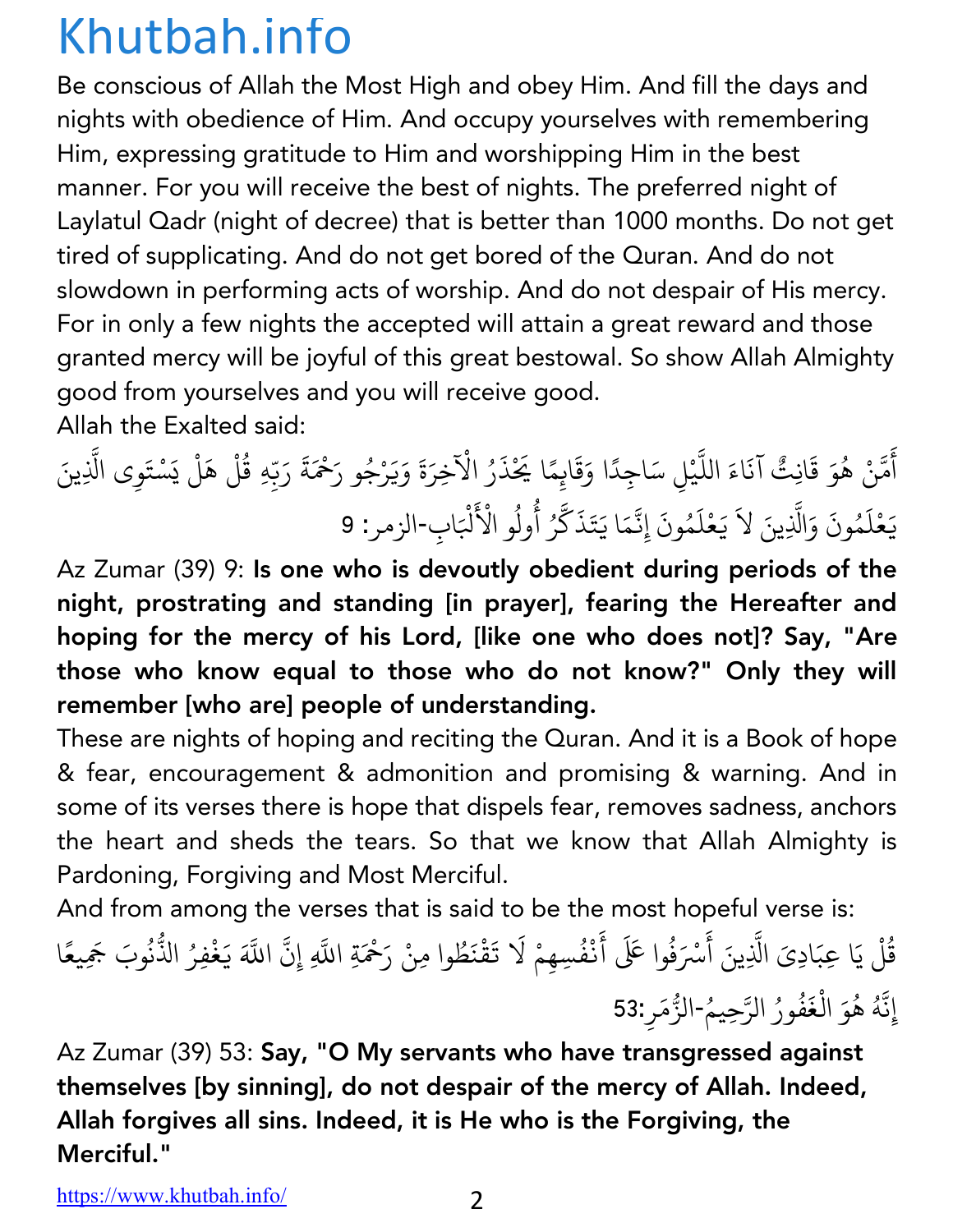This noble verse is a call to all disobedient disbelievers and others to repent and return. And it informs that Allah Almighty forgives all the sins for whoever repents and desists from them. No matter what the sins are and even if the sins are plentiful and like the foam of the sea. And it was related from some of the predecessors that this is the most hopeful verse in the Book of Allah Almighty. And that is because Allah Almighty mentioned the servants with Himself - by saying My Servants- for honoring them and giving them glad tidings. Then He described them as transgressing in sin and having much sins. Then he concluded with forbidding those with many sins from despairing from His Mercy. So the command not to despair for sinners who are not transgressors is even more. Next, came what left no place for doubt nor requires guessing upon hearing it. Allah Almighty said:

Indeed, Allah forgives all sins.

So what good tidings there are for comforting the hearts of the believers who think well of their Lord Most Glorified. Those genuinely hopeful in Him the Exalted. Those who shed the cloak of despair and reject thinking negatively of the One for Who no sin is too big to forgive-for He does not spare in forgiving and being merciful to His servants. Those turning to Him in requesting pardoning and seeking refuge in Him for forgiving their sins. And how best He the Exalted explained it saying:

إِنَّهُ هُوَ الْغَفُورُ الرَّحِيمُ ֧֖֧֡֓֝֟֟֓<u>֓</u> ∫<br>≀ ُ *CONTRACTOR COMMUNICATION* ֚֝<u>֝</u> المستقبل المستقبل المستقبل المستقبل المستقبل المستقبل المستقبل المستقبل المستقبل المستقبل المستقبل المستقبل ال<br>والمستقبل المستقبل المستقبل المستقبل المستقبل المستقبل المستقبل المستقبل المستقبل المستقبل المستقبل المستقبل ا ُ ֧֧֪֪֪֦֪֪֪֦֧֝֟֟֓֝֟֟֟֟֓֝֟֟֓֝֬֝֟֟֓֝֬֝֟֟֝֬֟֓֝֬֝֟֟֝֬֝֟֟֬֝֬֝֬<br>֧֧֧֧֧֧֝֟֩֝֟֟֩֕֝֟֟֟֝֟֟֝֟ ُ

إِن ֧֪֦֧֪֧֝֟֟֟֟֟֟֟֟֟֟֟֟֟֟֟֟֟֟֟֟֟֟֟֟֟֟֡֬֟֟֩֕֟֟֟֟<br>֧֧֧֪֧֪֪֪֪֪֪֪֧֪֪֪֪֪֪֪֪֪֝֟֝֟֟֟֟֝֟֟֟֬֟֝֟֝֬֟֟֟

ِ<br>آ

**│** 

اللَّهَ يَغْفِرُ الذُّنُوبَ جَمِيعًا

**.** ُ

֧֦֖֖֦֖֦֧֧֦֧֧ׅ֧֧ׅ֧֧ׅ֧ׅ֧֧֚֚֚֚֚֝֝֝֝֝֝֓֝֬֝֓֟֓֝֬֝֓֝֬֝֓֝֬֜֓֓֝֬֜֓֓֝֬֜֓֜֓֝֬

#### Indeed, it is He who is the Forgiving, the Merciful.

Allah's forgiveness and mercy is great, spanning and far reaching. And Allah's great mercy is indicated in the story of the man who killed 100 souls and repented before death and was then forgiven by Allah Almighty.

Ali bin Abi Talib (may Allah be pleased with him) said that there is no verse in the Quran more encompassing than the verse: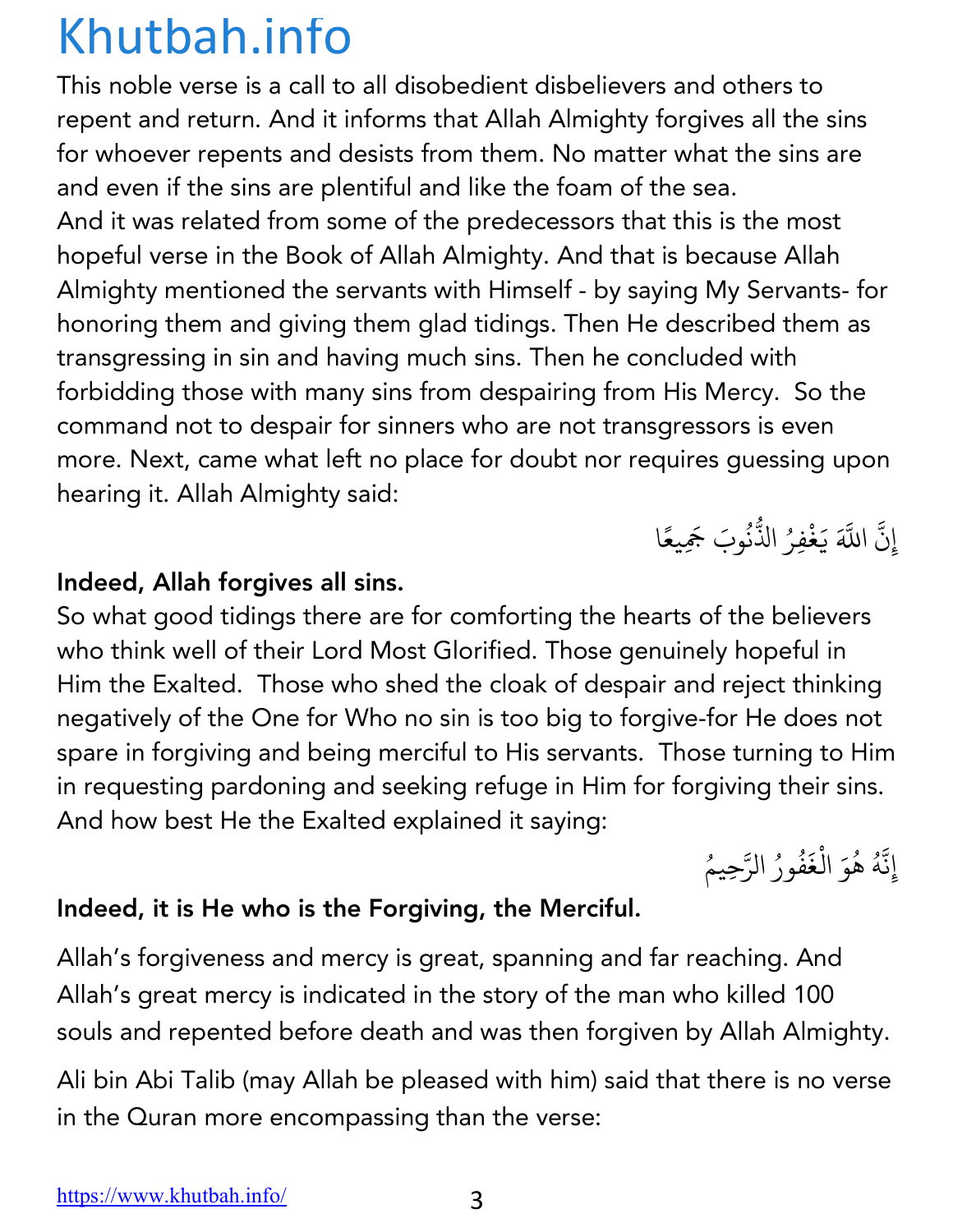يَا عِبَادِيَ الَّذِينَ أَسْرَفُوا عَلَى أَنْفُسِهِمْ لَا تَقْنَطُوا مِنْ رَحْمَةِ اللَّه ֧֧֪֧֦֧֪֧֝֟֟֓֝֟֟֟֟֟֟֟֟֟֓֝֬֟֟֟֟֟֬֝֟֟֝֬֟֟֩֕֟֟֟֝֬<br>֧֧֧֧֪֧֝֟֩֝֟֟֝֟֟ ֧֝֟֟֓֝֟֟֟֟֓֡֬֟֓֡֬ ْ ِّ بِ **∶ Andrew Communication** ैं।<br>। ֧֧֪֪֦֧֪֪֪֦֧֧֝֟֟֓֝֟֟֟֟֓֝֬֟֓֝֬֝֟֟֓֝֬֝֬֟֟֟֟֬֝֬֟֟֟֝֬֝֬֟֟֬֝֬֟<br>֧֧֧֧֪֪֝֟֩֝֟֝֟

O My servants who have transgressed against themselves [by sinning], do not despair of the mercy of Allah.

And reason for its revelation came in the Hadith related by Ibn Abbas (may Allah be pleased with them):

(أَنَّ نَاسًا مِنْ أَهْلِ الشَّرْكِ كَانُوا قَدْ قَتَلُوا وَأَكْثَرُوا، وَزَنَوْا وَأَكْثَرُوا، فَأَتَوْا مُحَمَّدًا -صَلَّى اللَّهُ ै।<br>। **. ا**<br>ا **∶** ់<br>ខែ  $\ddot{\phantom{a}}$ **∶ ∶** ُ **∶ ∶** ْ َ َ **∶** ैं।<br>। <u>់</u> **∶** ैं।<br>. <u>:</u> **.** ً **.** اللَّهُ عَلَيْهِ َ **∶ Andrew Communication** وَسَلَّمَ- فَقَالُوا: إِنَّ الَّذِي تَقُولُ وَتَدْعُو إِلَيْهِ لَحَسَنٌ، لَوْ تُخْبِرُنَا أَنَّ لِمَا عَمِلْنَا كَفَّارَةً فَنَزَلَ: (وَالَّذِينَ ैं.<br>. \$ **∶** ै।<br>। ُ **. ا** ُ **∶ ∶ ∶ ่ ∶** ُ  $\ddot{\phantom{a}}$ **Andrew Communication** َ **. ∶ . ∶** لَا يَدْعُونَ مَعَ اللَّهِ إِلَهًا آخَرَ وَلَا يَقْتُلُونَ النَّفْسَ الَّتِي حَرَّمَ اللَّهُ إِلَّا بِالْحَقّ وَلَا يَزْنُونَ) (الْفُرْقَانِ: ∫<br>∫ **∶ ا**<br>ا ैं।<br>। **∶** <u>ّ</u> ُ ِّ بِ \$**. .** \$ ْ ֧֧֦֖֖֖֖֖֖֧֚֚֚֚֚֚֚֝֝֬<u>֓</u> **∶** المستقبل المستقبل المستقبل المستقبل المستقبل المستقبل المستقبل المستقبل المستقبل المستقبل المستقبل المستقبل ال<br>والمستقبل المستقبل المستقبل المستقبل المستقبل المستقبل المستقبل المستقبل المستقبل المستقبل المستقبل المستقبل ا ُْ ֦֧֧֘֟֟֓<u>֚</u> ै।<br>। 68)، وَنَزَلَتْ (قُلْ يَا عِبَادِيَ الَّذِينَ أَسْرَفُوا عَلَى أَنْفُسِهِمْ لَا تَقْنَطُوا مِنْ رَحْمَةِ اللَّهِ) **ृ ∶** ُ **.** ُ ैं।<br>। **Andrew Communication** ُ ै।<br>। ैं।<br>। (البخاري:4810)

Some polytheists who had excessively killed and fornicated came to Muhammad  $\frac{1}{200}$  and said, " Whatever you say and invite people to is good, but if you could inform us if there is an expiation for our past (evil) deeds." So it was revealed: 'And those who do not invoke with Allah another deity or kill the soul which Allah has forbidden [to be killed], except by right, and do not commit unlawful sexual intercourse. And whoever should do that will meet a penalty.' (25.68) And it was also revealed: Say, "O My servants who have transgressed against themselves [by sinning], do not despair of the mercy of Allah.' (39.53) [al-Bukhari 4810]

Relying on this verse and other verses with similar meanings, the predecessors hated those who despaired people from repentance and the mercy of Allah Almighty. And because the Prophet  $\frac{160}{25}$  said: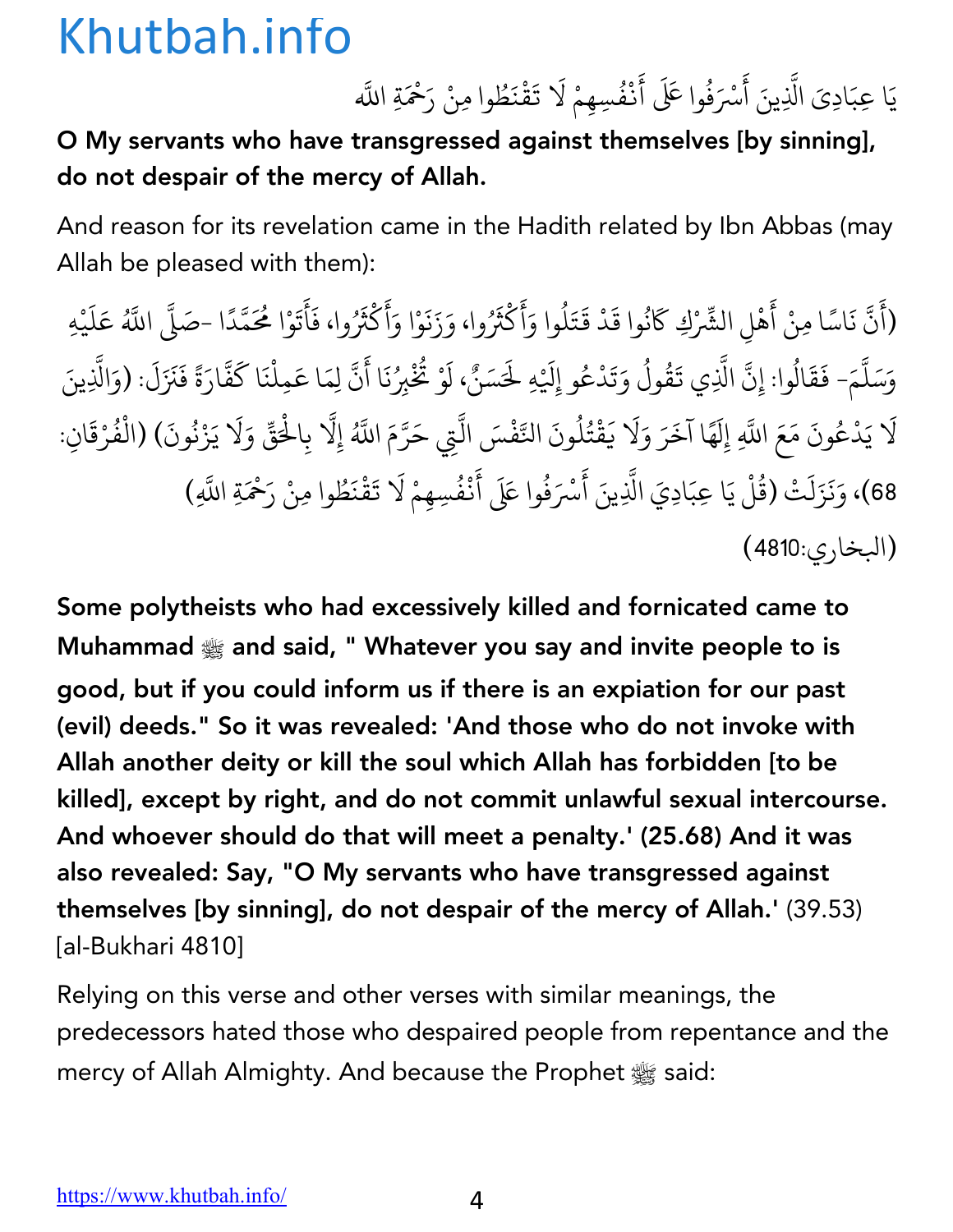أَنَّ رَجُلًا قَالَ: وَاللَّهِ لَا يَغْفِرُ اللَّهُ لِفُلَانٍ، وَإِنَّ ै।<br>। **. ا** ै।<br>। ै।<br>। Ü **.** َ\$اللَّهَ -تَعَالَى- قَالَ: مَنْ ذَا الَّذِي يَتَأَلَّى عَلَيَّ أَنْ لَا **∶ . ∶**  $\ddot{\phantom{0}}$ َ **. ∶ ∶** أَغْفِرَ لِفُلَانٍ، فَإِنِّي قَدْ غَفَرْتُ لِفُلَانٍ، وَأَحْبَطْتُ عَمَلَكَ" (مُسْلِمٌ:2621) ै।<br>। ै।<br>। **. ∶**  $\overline{\phantom{a}}$ **∶** ै।<br>। **∶** ؚ<br>ۣ ُ ֧֦֧ׅ֧֚֚֝֝֝֝֟֟֟֟֟֟֟֟֟֓֝֟֓֝֟֟֟֟֓֜ **∶** 

A man said: By Allah, Allah will not forgive so-and-so. And Allah Almighty said: Who is he who swears by Me that I will not forgive soand-so? Verily I have forgiven so-and-so and have nullified your (good) deeds. [Muslim 2621]

And Ali (may Allah be pleased with him) said: The one with true understanding of religion is the one who does not despair people from the mercy of Allah and does not provide them license to disobey Allah and does not make them feel secure from the punishment of Allah and does not leave the Quran desiring other than it.

So repentance is not closed from anyone regardless of the extent of their sins as long as the soul is in their body and it is not in the process of exiting. And mercy is not veiled from the repentant regardless of their crime. And our Lord Most Glorified grants mercy and pardons many of the disobedient who were otherwise obliged to be punished.

And the month of Ramadan is from the most hopeful of times for the acceptance of repentance and forgiveness. And the most hopeful part of Ramadan is the last ten nights which contain laylatul Qadr (night of Decree). And Ubay bin Ka3b (may Allah have mercy on him) swore that it was the 27<sup>th</sup> night. So let us strive in what remains of these great nights. And let the people of good increase in goodness. And let those with shortcomings repent for their shortcomings. And let the sinners regret for their sins, return to their senses and turn to their Lord Most Glorified. And let us hope for the pardoning and forgiveness of our Lord, think well of Him Most Glorified and not despair of His mercy. For no one gives up hope in Allah the Exalted except the perished.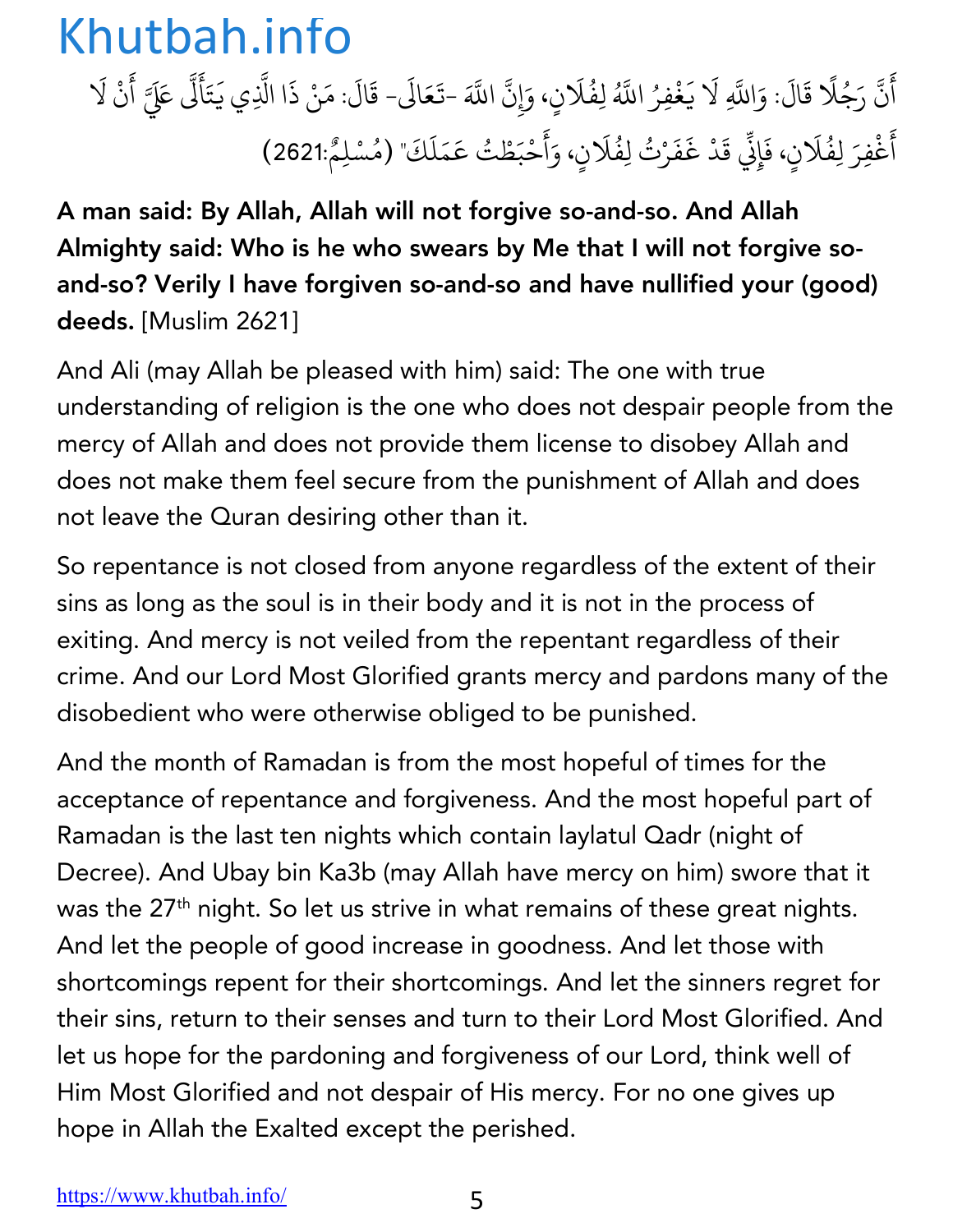وَتُوبُوا إِلَى اللَّهِ جَمِيعًا أَيُّهَا الْمُؤْمِنُونَ لَعَلَّكُمْ تُفْلِحُونَ-النُّورِ: 31 **∶** ُ ّ **∶** ֧֧֦֧֚֝<u>֘</u> **Andrew Communication ∶** َ ֧֖֧֦֦֧֦֧֚֝֝֜*֟* ∫<br>∫ ُ ֡֝֟<u>֚</u>

An Noor 31: And turn to Allah in repentance, all of you, O believers, that you might succeed.

أ َ ق ول ُ ُ م ا ت َ َ س م ْ ع َ ون ُ و َ َ أ َ س ْ ت َ غ ِفر ْ َ ِÜ <sup>و</sup> َ ا+ ُ ل ك َ ُ م ِمن ْ ك ْ ُّ ذ ِ َ ن ف ٍب ْ اس َ ْ ت َ غ ِفر ْ ُ وه إِن ُ ّ ه ُ ه ُ و َ الغ َ ف ُ ور ُ ّ الر ُِحيم

I say what you have heard and I seek forgiveness from Allah for me and you from every sin. So seek forgives from Him, Verily He is Oft-Forgiving, the Most Merciful.

#### Second Khutbah

Be as was your Prophet Mohammad  $\frac{1000}{2000}$  in expressing gratitude to Allah Almighty for his bounties and magnifying Him and knocking on His door. And humbling yourselves between His hands. And calling and supplicating to Him with humility. For indeed your Lord the Exalted and Possessor of Majesty is close and generous:

éذ َ ا س َ أ َ ل ك َ ِعب َ ِن َ ادِي <sup>ع</sup> َ ف ّ َ ِِن إ ق ّ َ يب ِر أ ٌ ُ يب ِج ُ د ع َ ْ و َ ة <sup>ع</sup> َ <sup>ا</sup> <sup>د</sup> َ <sup>ا</sup> ِع إِذ ّ ال َ ِن ف َ َ ل ْ ي س َ ْ ت يب ِج َ ُ <sup>ل</sup> َ وا ِÜ <sup>و</sup> ْ ؤ ُ ِمن ْ ُ ِ وا ب ل َ ع َ ل َّ ه ُ م ي ْ َ ر ش ْ ُ د ون ُ - ةرقلا <sup>186</sup>: َ

Al Baqarah (2) 186: And when My servants ask you, [O Muḥammad], concerning Me - indeed I am near. I respond to the invocation of the supplicant when he calls upon Me. So let them respond to Me [by obedience] and believe in Me that they may be [rightly] guided.

Magnify Allah your Lord and be persistent in your supplications to Him. And soften your hearts from humility and direct your tears to Him for He the Exalted is the Most Merciful. It was narrated by Rabi3ah bin A3amer (may Allah be pleased with him) who said that I heard the Messenger of Allah صلى الله عليه وسلم say:

أ َ ِلظ ُ ِك الإ َ ِل <sup>و</sup> َ َلا ْ وا بيا ذا ال ّْ ر اِم" (صححه الأكاç (َ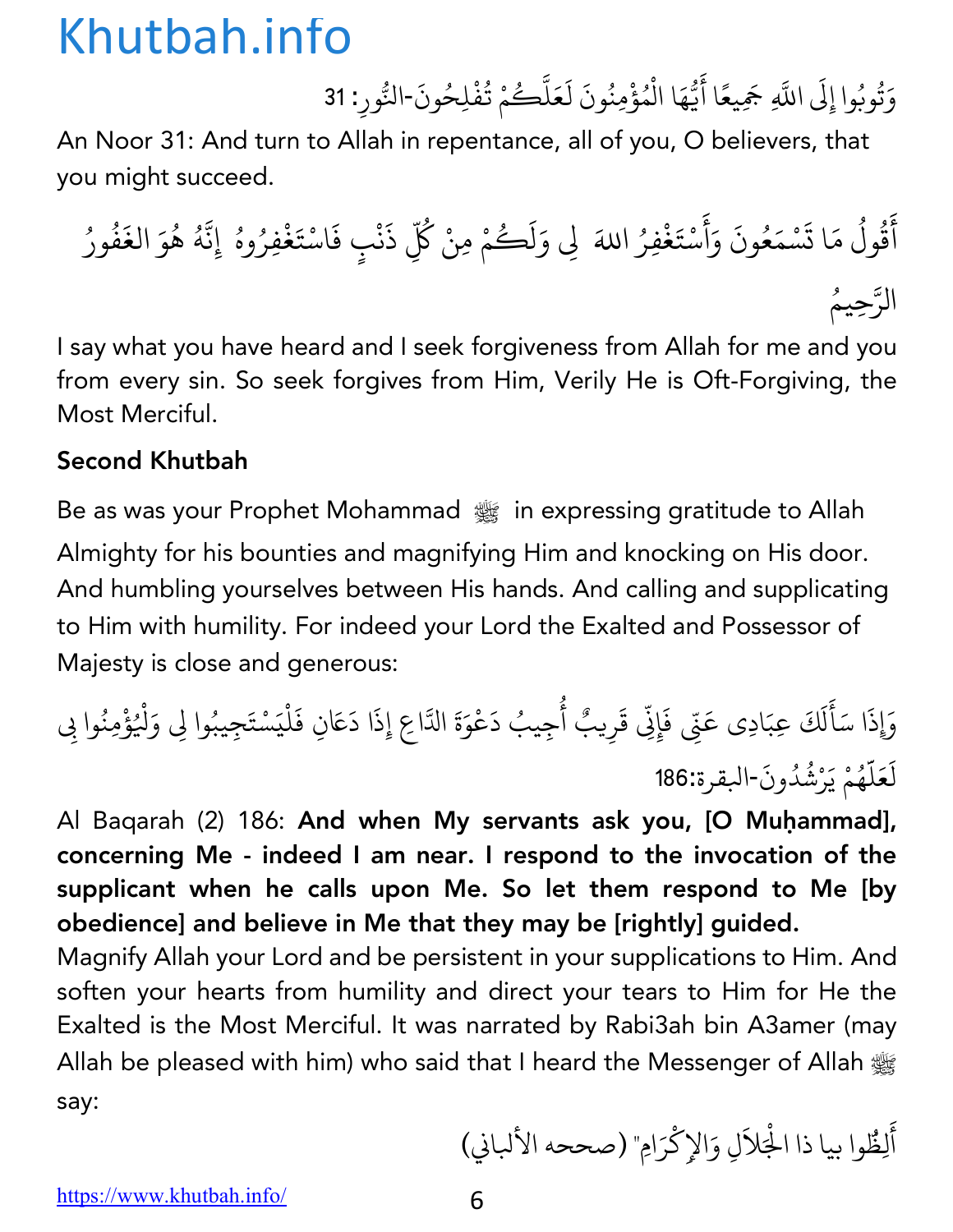Recite frequently: "O Possessor of Majesty and Honor. [Jami at-Tirmidhi 3524]

And the meaning is to adhere to it and hold on to it in your supplications. For Majesty and Honor are praising and glorification, respectively. And Allah's graces on us are plentiful. And His rights upon us are great. And it is obligatory for us to magnify him.

So let us be guarded in performing voluntary prayers in these blessed nights for within them is laylatul qadr (night of decree). If people revived the whole year to ensure realizing it, that would not have been too much. And know that if we perform plenty of worship, Allah will give even more reward. And He is more generous than us. The Companions (may Allah be pleased with them) said:

"إذن نكثر" فقال النبي صلى الله عليه وسلم: "الله أكثر"

"Then we will make much supplications", then the Prophet **صلى الله عليه وسلم** said: "Allah is more (in answering and giving without limits)" [Ahmad 11133] Oh Allah make us from among the winners. And do not make us among the denied. Oh Allah help us against our inner selves and grant us sincerity in

our deeds. Oh Allah help us to remember You, to express gratitude to You and to worship You in the best manner. And accept from us and all of the Muslims.

> هَذَا وَصَلُّوا وَسَلِّهُ .<br>י ֧֦֧֝<u>֘</u> وا عَلَى نَبِيِّكُم كَمَا أَمَرَكُمْ بِذلِكَ رَبُّكُ **∶** َ ैं।<br>∙ ؚ<br>ا **∶** ر<br>مئے ِ<br>مْ , فَقَالَ **∶ ∶**

I conclude with this and send prayers of blessings and peace upon your Prophet as your Lord commanded:

إِن ّ ्<br>द اللَّهَ وَمَلَابِكَتَهُ يُصَلُّونَ عَلَى النَّبِيِّ ۚ يَا أَيُّهَا الَّذِينَ آمَنُوا صَلُّوا عَلَيْهِ وَسَلِّمُوا تَسْلِيمًا **∶** ֺ֧֦֧֦֧֦֧֦֧֦֦֧ׅ֧֧֧֚֝֝֝֬֝֜֓֓֝֬֝֬֝֓֝֬֝֓֝֬֝֬֝֓֓֬֝֓֬֝֓֬֝֬֝֓֓֬֝֓֓֝֬֝֬֝֓֬֝֓֬֝֓֬֝֓֝֬֝֓֬֝֓֬֝֓֝֬֝ **∶** ∫<br>່ ِّ بِيَا الْمُسْتَقِينَ بِيَا الْمُسْتَقِينَ بِيَا الْمُسْتَقِينَ بِيَا الْمُسْتَقِينَ بِيَا الْمُسَتَقِينَ بِ **. ّ ∶** ֧֖֧֦֖֧֦֦֧֦֧֦֪֦֧֦֧֦֧֦֧֦֧֦֧֦֧֝֟֟֟֟֟֟֟֟֟֟֟֟֟֬֟֓֟֟֟֟֬֟֟֬֟֟֬֟֟֩֬֟֓֟֬֟֟֩֬֝֟֓֟֬֟֩֕֓֟֬֟֩֕֓֟֬֬֟֬ **ّ** ्<br>। المستقبل المستقبل المستقبل المستقبل المستقبل المستقبل المستقبل المستقبل المستقبل المستقبل المستقبل المستقبل ال<br>والمستقبل المستقبل المستقبل المستقبل المستقبل المستقبل المستقبل المستقبل المستقبل المستقبل المستقبل المستقبل ا **.** ैं।<br>। **∶ ، ∶ أ**<br>أ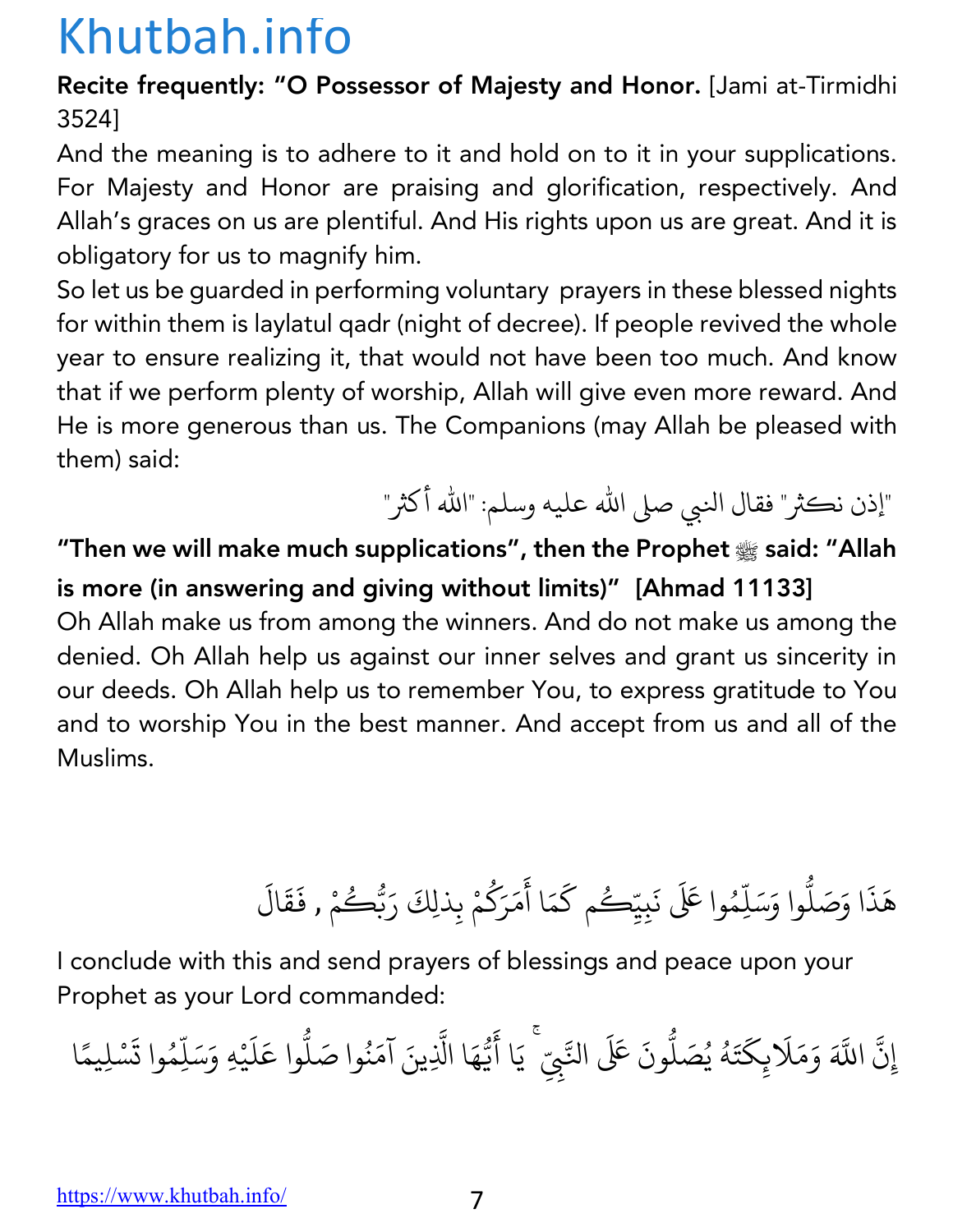Al Ahzaab (33) 56: Indeed, Allah confers blessing upon the Prophet, and His angels [ask Him to do so]. O you who have believed, ask [ Allah to confer] blessing upon him and ask [ Allah to grant him] peace.

اللَّهُمَّ اهْدِنا فِيمَنْ هَدَيْتَ وَعَافِنا فِيمَنْ عَافَيْتَ وَتَوَلَّنا فِيمَنْ تَوَلَّيْتَ وَبَارِكْ لنا فِيمَا ֧֧֦֧֦֧֦֧֚֚֝֝֝֝֬<br>֧֚֝<br>֧֚֝ ُ ֪֪֦֧֡֝֟֟֟֟֟֟֟֟֟֟֟֟֟֟֟֟֟֟֟֟֟<sup>֟</sup> **∶ ∶ ∶** ؚ<br>֧֧֪֪֖֪֝֟֟֓֝֟֟֟֟֟֟֬֝֬֝֟֟֟֟֬֝֬֝֬֝֬֝֬֝֟֝֬֝֟֩֬֝֬֝֟֝֬֝֬֝֬֝֬֝֬֝֟֝֬֝֬֝֬֝֬֝֬֝֬֝֬֝֬֝֬֝֬֝֬֝֬֝֬֝֝֬֝֝֬֝֝<br>֧֪֪֪֪֪֖֝֟֝֝֝֝֝**֟** َ ֧֧֖֚֚֚֝֟֓֝֟֓֝֬֝<br>֧֚֝<br>֚֚֝ **∶ ∶** أ ैं।<br>। ِ<br>عُطَيْتَ وَقِنا شَرَّ مَا قَضَيْتَ إِنَّكَ تَقْضِي وَلاَ يُقْضَى عَلَيْكَ وَإِنَّهُ لاَ يَذِلُّ مَنْ وَالَيْتَ **│ ∶ ∶** ُ ֢ׅ֧֚֝֝֟֟֟֟֟֟֟֟֟֜֓ **∶ : ∶** ֧֝֟֟֓֕֝֟֓֕֬֝֬֝֟֓֝֬֝֬֝֬֝֬֝֬֝֬֝֬֝֬֝֟֓֬֝֬֝֟֓֬֝֬֝֓֬֝֬֓֬֝֓֬֝֓֬֝֬֝֬ تَبَارَكْتَ رَبَّنَا وَتَعَالَيْتَ **∶** َ **∶ ، ∶ ∶** 

O Allah, guide us with those whom You have guided, grant us well-being among those You have granted well-being, be an ally to us along with those whom You are an ally to, and bless what You have bestowed upon us, and save us from the evil of what You have decreed. For verily You decree and none can decree over You. He whom You support can never be humiliated. Glory is to You, our Lord, You are Blessed and Exalted.

اللَّهُمَّ إِنَّا نَسْأَلُكَ مِنَ الْخَيْرِ كُلِّهِ عَاجِلِهِ وَآجِلِهِ مَا عَلِمْنا مِنْهُ وَمَا لَمْ نَعْلَمْ وَنَعُوذُ بِكَ ֧֖֧֦֧֦֧֦֚֚֚֚֝֝֝֬֝<br>֧֚֚֝<br>֧֚֝ المستقبل المستقبل المستقبل المستقبل المستقبل المستقبل المستقبل المستقبل المستقبل المستقبل المستقبل المستقبل ال<br>والمستقبل المستقبل المستقبل المستقبل المستقبل المستقبل المستقبل المستقبل المستقبل المستقبل المستقبل المستقبل ا **∶** .<br>ا َ ل المستقبل المستقبل المستقبل المستقبل المستقبل المستقبل المستقبل المستقبل المستقبل المستقبل المستقبل المستقبل ال<br>والمستقبل المستقبل المستقبل المستقبل المستقبل المستقبل المستقبل المستقبل المستقبل المستقبل المستقبل المستقبل ا ؚ<br>ۣ ْ∫<br>່ **∶ ∶** <u>َّ.</u> **∶ ∶ ∶** المسلم<br>المسلمان<br>المسلمان ؚ<br>ؚ مِنَ الشَّرِّ كُلِّهِ عَاجِلِهِ وَآجِلِهِ مَا عَلِمْنا مِنْهُ وَمَا لَمْ نَعْلَمْ اللَّهُمَّ إِنَّا نَسْأَلُكَ مِنْ خَيْرِ مَا ∫<br>່ **∶** ्<br>। ١, **∶ :** ِّ بِيَّةٍ بِيَّةٍ بِيَّةٍ بِيَانِيَةٍ بِيَانِيَةٍ بِيَانِيَةٍ بِيَانِيَةٍ بِيَانِيَةٍ بِيَانِيَةٍ بِيَانِيَةٍ **∶** ١. ֚֝<br>֧֚֚֝<br>֧֚֝ ل ِّ بِيَّةٍ بِيَّةٍ بِيَّةٍ بِيَانِيَةٍ بِيَانِيَةٍ بِيَانِيَةٍ بِيَانِيَةٍ بِيَانِيَةٍ بِيَانِيَةٍ بِيَانِيَةٍ ْ ्<br>। سَأَلَكَ عَبْدُكَ وَنَبِيُّكَ وَنَعُوذُ بِكَ ؚ<br>֧֧֝֟֓<u>֚</u> َ ل **∶** ֧֦֧֚֝֝֝֟֟֟֓֝֟֓֝ **Andrew Communication ∶ ∶ ∶ ∶** ُ ، مِنْ شَرِّ مَا عَاذَ بِهِ عَبْدُكَ وَنَبِيُّكَ اللَّهُمَّ إِنَّا نَسْأَلُكَ **∶** ֝֝֝֝֝֝֝֝֟֟֟֟֝֟֝֟֟֜*֟* **Andrew Communication ∶ ∶** <u>:</u> ُ **∶** .<br>ا ֖֚֝֝֝֝֝֝֝֝֝**֝** ل المسلم<br>المسلمان<br>المسلمان ؚ<br>ؚ الْجَنَّةَ وَمَا قَرَّبَ إِلَيْهَا مِنْ قَوْلٍ أَوْ عَمَلٍ وَنَعُوذُ بِكَ مِنَ النَّارِ وَمَا قَرَّبَ إِلَيْهَا مِنْ قَوْلٍ أَوْ ْ **∶** ֧֖֧֦֧֦֧֦֧֚֝֝֜*֟* **∶ ، ∶** ֧֘<u>֓</u> **∶ ∶** ֺ<u>֓</u> **∶ ∶** ُ ֧֧֦֧֦֧֦֧֚֚֝֝֝֝֬<br>֧֚֝<br>֧֚֝ **∶** ֧֧֧֚֝֟֓֕֝֟֓֕֬֝֟֓֓֝֬֝֬֝֬֝֬֝֬֝֬֝֬֝֬֝֟֓֬֝֬֝֟֓֬֝֬֓֝֬ **∶** ֧֘<u>֓</u> **∶** َ ْ عَمَلٍ وَنَسْأَلُكَ أَنْ تَجْ ֧֚֝֝֟֟֟֟֟֟֟֟֟֟֓֝ **∶** ز **∶** <u>ّ</u> ֖֦֚֝֝֝֝֝֝֝֝֝**֝** ل المسلم<br>المسلماني ์<br>: مَلَ كُلَّ ِ<br>قَضَاءٍ قَضَيْتَهُ لَنا خَيْرً **∶ Andrew Communication ∶** ا

O Allah, We ask You for all that is good, in this world and in the Hereafter, what we know and what we do not know. O Allah, we seek refuge with You from all evil, in this world and in the Hereafter, what we know and what we do not know. O Allah, we ask You for the good that Your servant and Prophet has asked You for, and we seek refuge with You from the evil from which Your servant and Prophet sought refuge. O Allah, we ask You

https://www.khutbah.info/